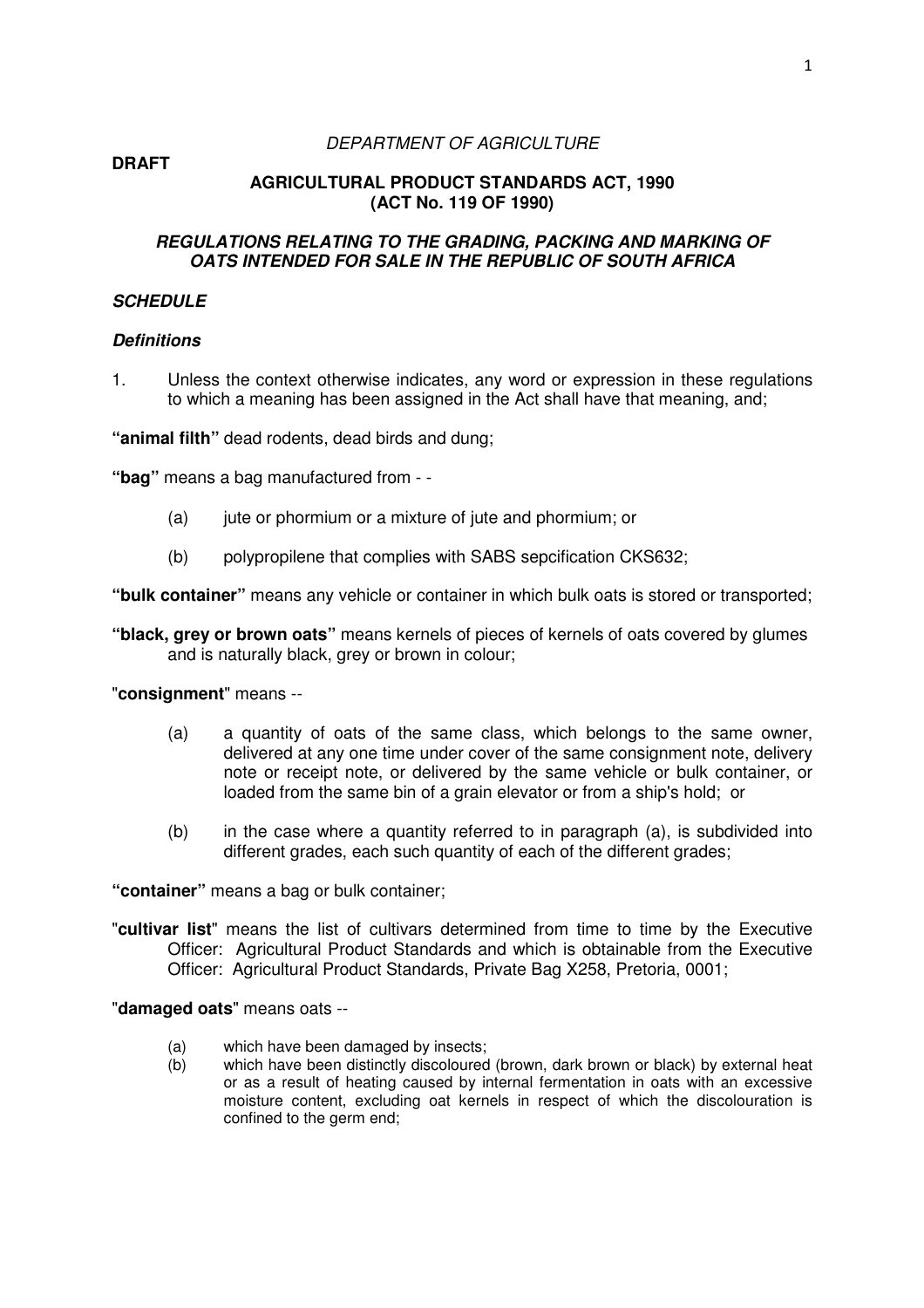- (c) in which germination has proceeded to such an extent that the glume (lemma) coveringthe embryo has been broken or the developing rootlets and/or shoots are clearly visible; and
- (d) which are immature and have a distinctly green colour;

**"dehulled oats"** means oats of which the enclosing glumes have been removed;

- "**ergot sclerotia**" means the sclerotia of the fungus Claviceps purpurea; and "**ergot**" has a corresponding meaning;
- "**field fungi infected oats**" means oats of which the kernels are visibly infected with fungi and has grey discolorations on any part of the kernel;
- "**foreign matter**" means all material excluding oats, other grain and unthreshed ears and black, grey, brown and wild oats;
- "**hectolitre mass**" means the mass in kilogram per hectolitre;
- "**insect**" in relation to oats, means any live insect that is injurious to stored grain irrespective of the stage of development of that insect;
- **"oats"** means kernels or pieces of kernels, with or without glumes, of the species Avena sativa or Avena byzantia, with the exception of oats that is naturally black, grey or brown in colour and wild oats;
- "**other grain**" means the kernels or pieces of kernels of barley, triticale, maize, rye, sorghum and wheat;
- "**poisonous seeds**" means the seeds or bits of seeds of plant species that may in terms of the Foodstuffs, Cosmetics and Disinfectants Act, 1972 (Act No. 54 of 1972) represent a hazard to human or animal health when consumed, including seeds of Argemone mexicana, Convolvulus spp., Crotalaria spp., Datura spp., Ipomoea purpurea, Lolium temulentum, Ricinus communis or Xanthium spp.;

**"rubbing"** means the method by which oats is rubbed and is as follows:

- (a) Take at least 500g of a well-mixed representative sample of un-rubbed oats which is placed in a bag and then closed;
- (b) Rub the material in the bag thoroughly by hand on a hard surface such as a table or a bench.
- (c) Rubbing shall be done by holding the closed end of the bag in one hand, grasping a handful of the contents through the bag with the other hand and rubbing this against the rest of the bag's contents.
- (d) After each five or six rubs the contents shall be mixed by shaking the bag.
- (e) Rubbing shall be done for one minute.

"**screenings**" means all material that passes through the standard sieve;

**"standard sieve"** is a slotted sieve - -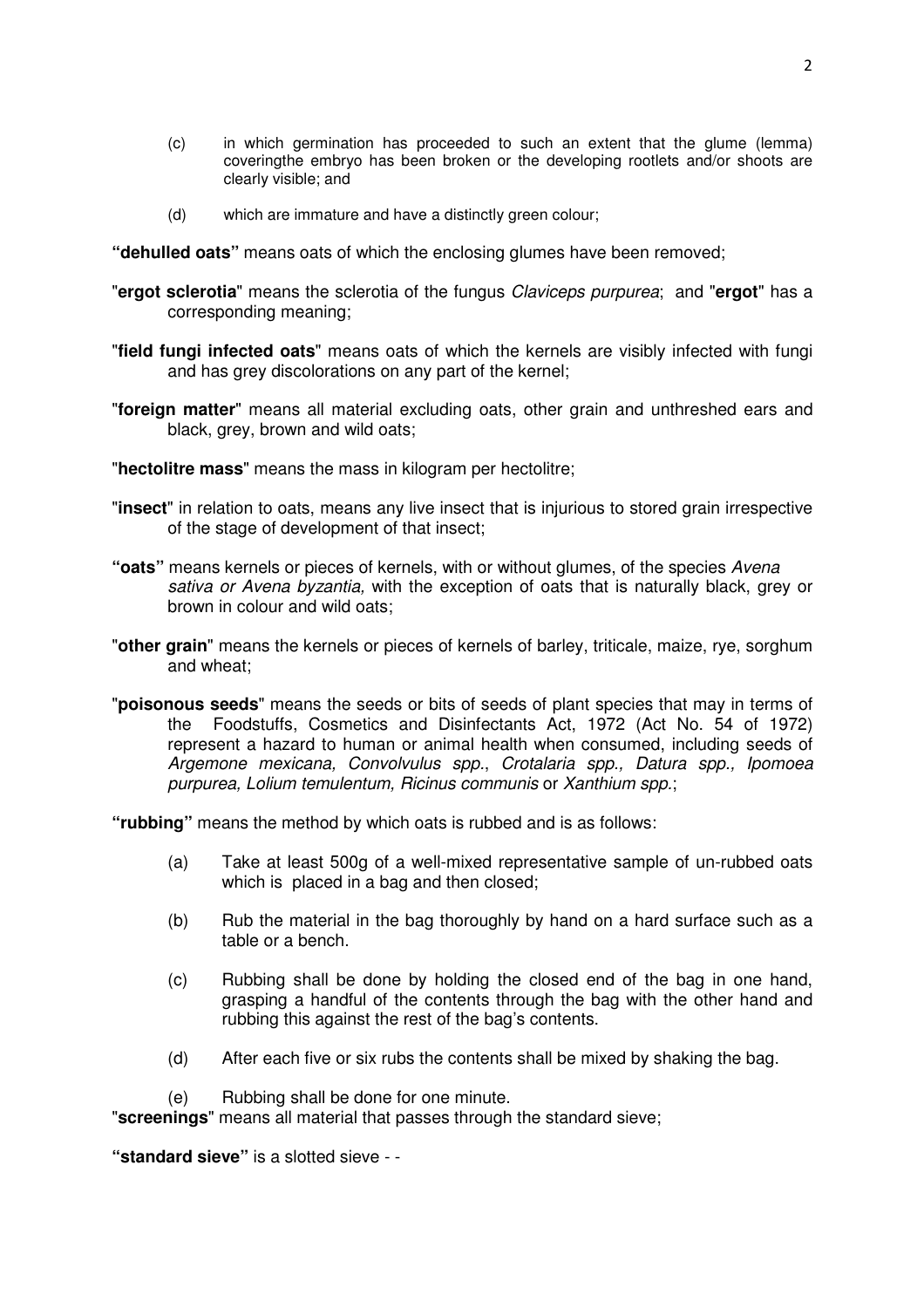- (a) with a flat bottom of stainless steel metal sheet of 1,0 mm thickness with apertures 25 mm long and 1,5 mm wide with rounded ends. The spacing between the slots in the same row must be 2,43 mm wide and the spacing between the rows of slots must be 2,0 mm wide. The slots must be alternately orientated with a slot always opposite the solid inter seament of the next row of slots.
- (b) of which the upper surface of the sieve is smooth;
- (c) with a round frame of suitable material with an inner diameter of between 300 mm and 310 mm maximum and at least 50 mm high;
- (d) that fits onto a tray with a solid bottom and must be at least 20 mm above the bottom of the tray;
- "**storage fungi infected oats**" means oats kernels that are visibly infected with fungi, and that show white, blue, green, blackish or yellow fungal growth anywhere on the kernel;
- "**the Act**" means the Agricultural Product Standards Act, 1990 (Act No. 119 of 1990);
- "**unthreshed ears**" means ears and bits of ears of wheat, barley, triticale and rye that still contain seeds that are completely covered with glumes; and oats in which the first and second kernels are still attached;
- **"wild oats"** means kernels and pieces of kernels of the species Avena excluding Avena sativa, A. nuda and A. byzantina;

#### **Restrictions on sale of oats**

- 2. (1) No person shall sell a consignment of wheat in the Republic of South Africa --
	- (a) unless the oats is sold according to the classes set out in regulation 3;
	- (b) unless the oats complies with the standards for the classes set out in regulation 4;
	- (c) unless the oats, where applicable, complies with the grades of oats and the standards for grades set out in regulations 5 and 6 respectively;
	- (d) unless the oats is packed in accordance with the packing requirements set out in regulation 7;
	- (e) unless the containers or sale documents, as the case may be, are marked in accordance with the marking requirements set out in regulation 8; and
	- (f) if such oats contains a substance that renders it unfit for human consumption or for processing into or utilisation thereof as food or feed.
	- (2) The Executive Officer may grant written exemption, entirely or partially, to any person on such conditions as he or she may deem necessary, from the provisions of subregulation (1).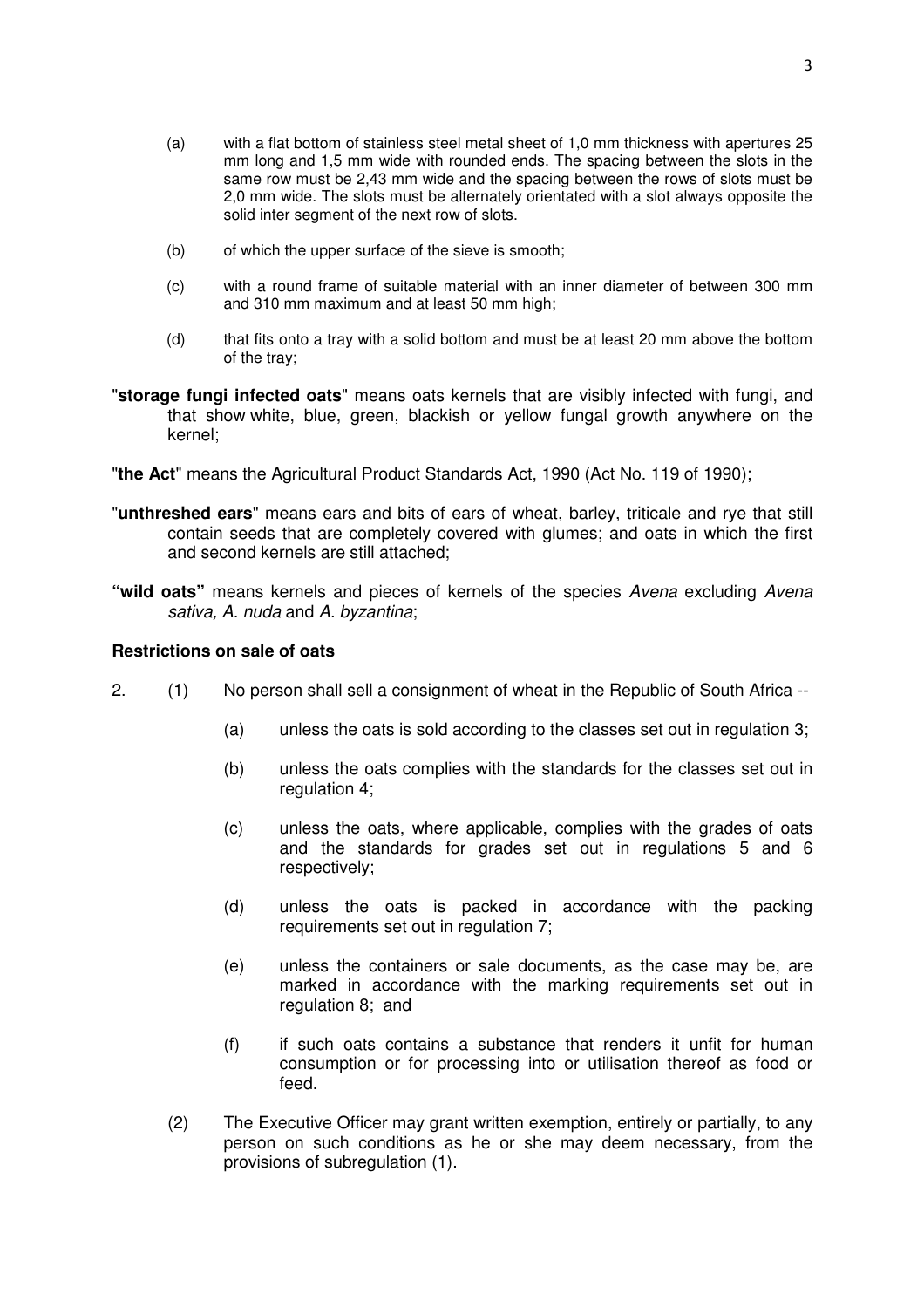#### **PART I QUALITY STANDARDS**

#### **Classes of oats**

- 3. The classes of oats are --
	- (a) Class Oats; and
	- (b) Class Other Oats.

#### **Standards for classes**

- 4. (1) Notwithstanding the provisions of sub regulations (2) and (3), all consignments of oats must --
	- (a) be free from any toxin, chemical or other substances that renders it unsuitable for human consumption or for processing into or utilization thereof as food or feed and may not exceed the permissible deviations regarding aflatoxin in terms of the Foodstuffs, Cosmetics and Disinfectants Act, 1972 (Act No. 54 of 1972);
	- (b) contain not more poisonous seeds or ergot sclerotia than permitted in terms of the Foodstuffs, Cosmetics and Disinfectants Act, 1972 (Act No. 54 of 1972);
	- (c) be free from organisms of phytosanitary importance as determined in terms of the Agricultural Pest Act, 1983 (Act No. 36 of 1983);
	- (d) be free from mould infected, sour and rancid other grain, foreign matter and any other matter;
	- (e) be free from any undesired odour, taste or colour not typical of undamaged and sound oats:
	- (f) be free from animal filth;
	- (g) may not exceed the maximum residue levels prescribed for agricultural remedies, according to the Fertilizers, Farm Feeds, Agricultural Remedies and Stock Remedies, 1947 (Act no 36 of 1947) permissible for the control of pests and deceases on oats;
	- (h) be free from fire damaged oats;
	- (i) with the exception of Class Other Oats, be free from insects;
	- (j) with the exception of Class Other Oats, be free from oats and other grain kernels smeared by smut and may not contain more than four smut masses per 100 g oats; and
	- (k) with the exception of Class Other Oats, have a moisture content not exceeding 12.5 per cent.
	- (2) A consignment of oats shall be classified as Class Other Oats if it does not comply with the standards for Class Oats.

#### **Grades of oats**

5. (1) The grades for Class Oats shall be as follows: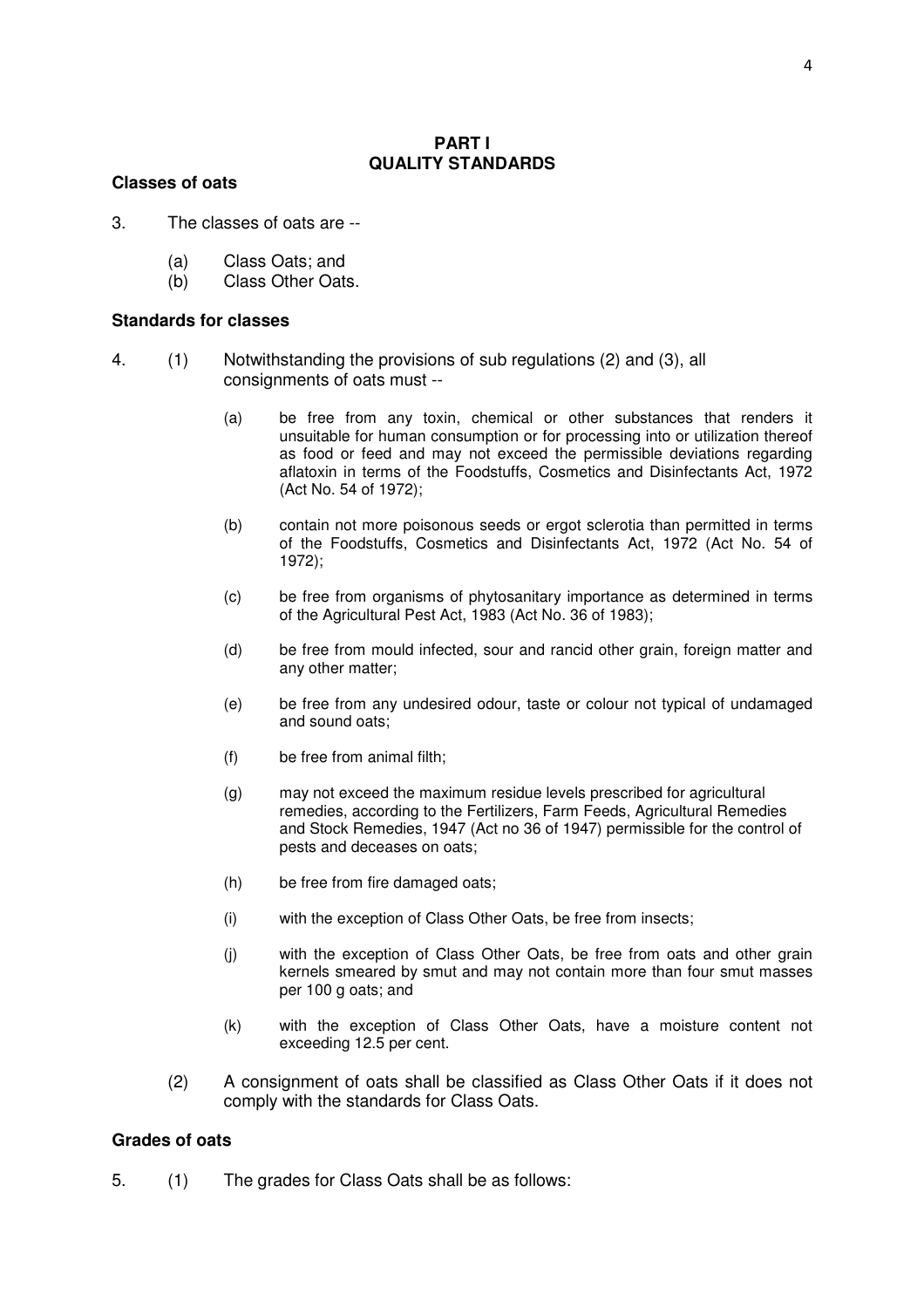- (a) Grade 1;
- (b) Grade 2; and
- (c) Grade 3;
- (2) No grades are determined for Class Other Oats.

# **Standards for grades of oats**

- 6. (1) Subject to the provisions of sub regulation (2), a consignment of oats shall be graded as --
	- (a) Grade 1 if the nature of deviation, specified in column 1 of Table 1 of the Annexure, in that consignment does not exceed the percentage specified in column 2 of the said table opposite the deviation concerned;
	- (b) Grade 2 if the nature of deviation, specified in column 1 of Table 1 of the Annexure, in that consignment does not exceed the percentage specified in column 3 of the said table opposite the deviation concerned;
	- (c) Grade 3 if the nature of deviation, specified in column 1 of Table 1 of the Annexure, in that consignment does not exceed the percentage specified in column 4 of the said table opposite the deviation concerned;
	- (2) (a) The minimum hector litre masses for the different grades are as follows:
		- $(i)$  Grade  $1 50$  kg;
		- $(ii)$  Grade  $2 46$  kg; and
		- (iii) Grade  $3 38$  kg;

# **PART II PACKING AND MARKING REQUIREMENTS**

### **Packing requirements**

7. Oats of different grades shall be packed in different containers, or stored separately.

# **Marking requirements**

- 8. (1) Every container or the accompanying sale documents of a consignment of oats shall be marked or endorsed by means of appropriate symbols specified in subregulation (2), with --
	- (a) the class of the oats; and
	- (b) the grade.
	- (2) The symbols referred to in subregulation (1) shall appear in the order of class and grade.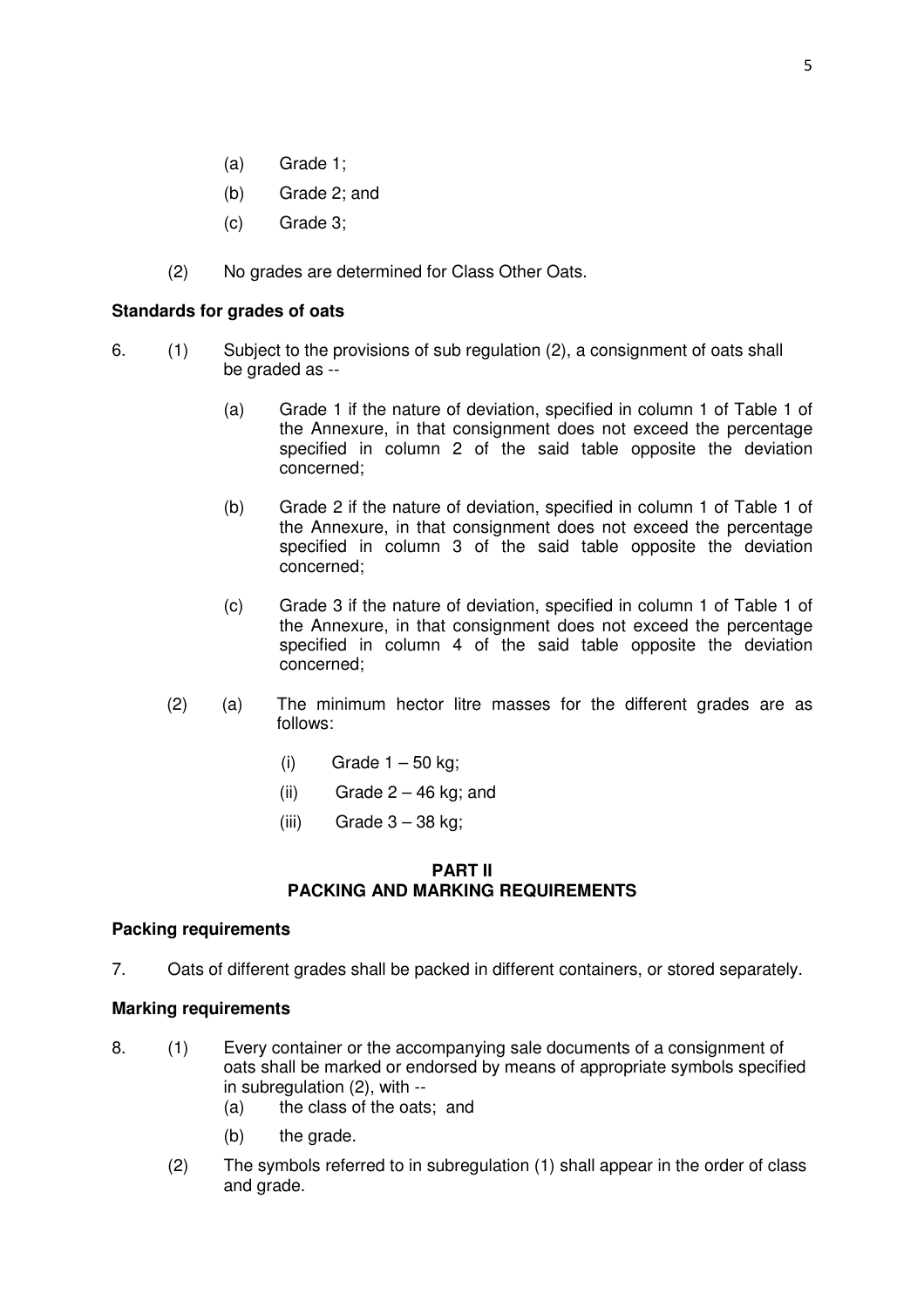- (3) The symbols used to indicate the different --
	- (a) classes shall be --
		- (i) H in the case of Class Oats; and
		- (ii) O in the case of Class Other Oats;
	- (b) grades shall be --
		- $(i)$  1 in the case of Grade 1:
		- (ii) 2 in the case of Grade 2; and
		- (iii) 3 in case of Grade 3;

## **PART III SAMPLING**

# **Taking of sample**

- 9. (1) A sample of a consignment of oats shall --
	- (a) in the case of oats delivered in bags and subject to regulation 10, be obtained by sampling at least ten per cent of the bags, chosen from that consignment at random, with a bag probe: Provided that at least 25 bags in a consignment shall be sampled and where a consignment consists of less than 25 bags, all the bags in that consignment shall be sampled; and
	- (b) in the case of oats delivered in bulk and subject to regulation 10, be obtained by sampling that consignment throughout the whole depth of the layer, in at least six different places, chosen at random in that bulk quantity, with a bulk sampling apparatus.
	- (2) The collective sample obtained in subregulation  $(1)(a)$  or  $(b)$  shall --
		- (a) have a total mass of at least 5 kg; and
		- (b) be thoroughly mixed by means of dividing before further examination.
	- (3) If it is suspected that the sample referred to in sub regulation  $(1)(a)$  is not representative of that consignment, an additional five per cent of the remaining bags, chosen from that consignment at random, shall be emptied into a suitable bulk container and sampled in the manner contemplated in subregulation (1)(b).
	- (4) If it is suspected that the sample referred to in sub regulation  $(1)(b)$  is not representative of that consignment, an additional representative sample shall be obtained by using an alternative sampling pattern, apparatus or method.
	- (5) A sample taken in terms of these regulations shall be deemed to be representative of the consignment from which it was taken.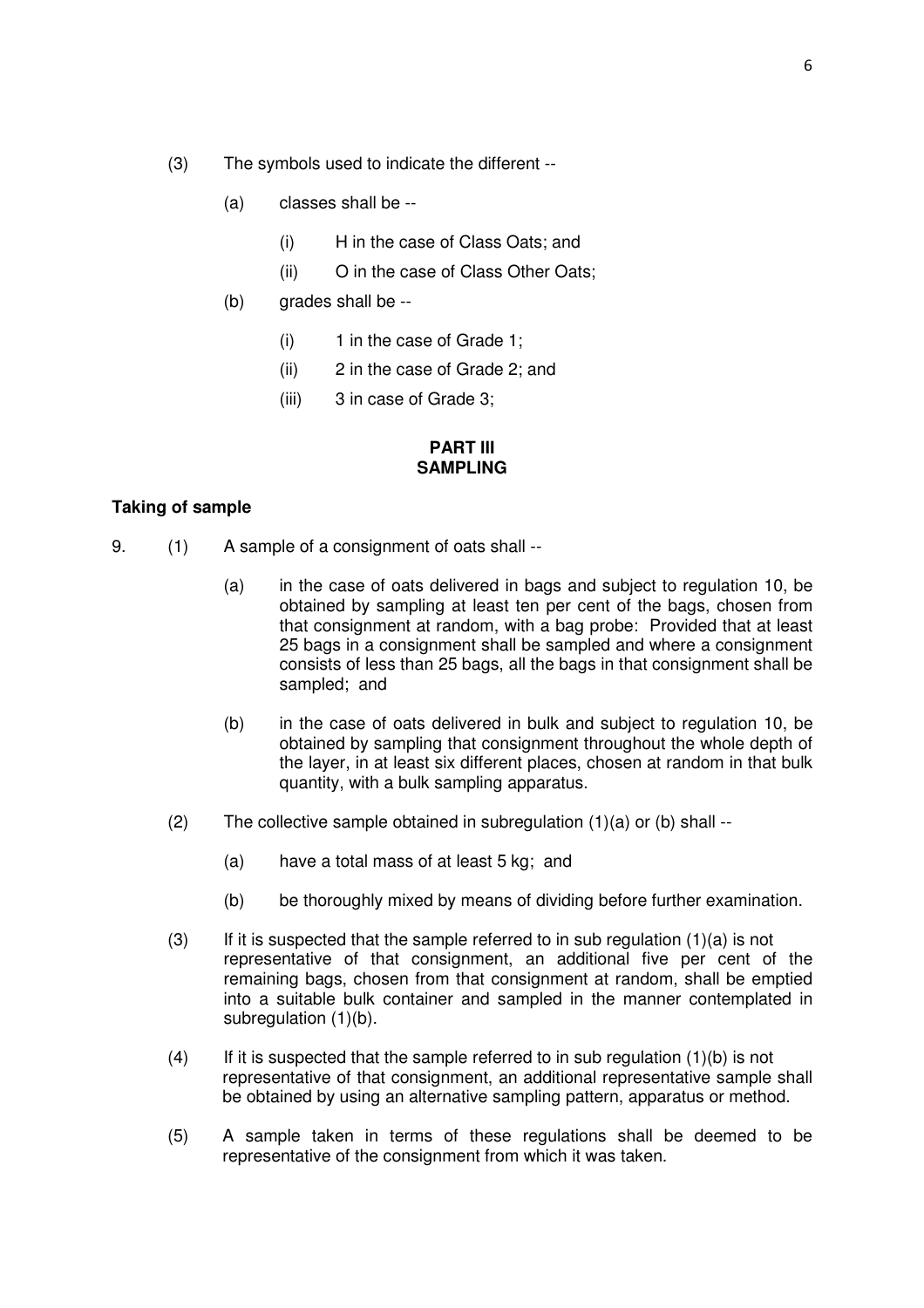- 10. (1) If, after an examination of the oats taken from different bags in a consignment in terms of regulation  $9(1)(a)$ , it appears that the contents of those bags differ substantially --
	- (a) the bags concerned shall be placed separately;
	- (b) all the bags in the consignment concerned shall be sampled with a bag probe in order to do such separation; and
	- (c) each group of bags with similar contents in that consignment shall for the purposes of these regulations be deemed to be a separate consignment.
	- (2) If, after the discharge of a consignment of oats in bulk has commenced, it is suspected that the consignment could be of a class or grade other than that determined by means of the initial sampling, the discharge shall immediately be stopped and the part of the consignment remaining in the bulk container as well as the oats already in the hopper shall be sampled anew with a bulk sampling apparatus or by catching at least 20 samples, by means of a suitable container, at regular intervals throughout the whole offloading period from the stream of oats flowing in bulk.

# **Working sample**

11. A working sample is obtained by dividing the representative sample of the consign ment according to the ICC (International Association for Cereal Chemistry) 101/1 method.

# **PART IV DETERMINATION OF OTHER SUBSTANCES**

## **Determination of undesirable odours and harmful substances**

- 12. A consignment of oats or a sample of a consignment of oats shall be sensorial assessed or chemically analysed in order to determine --
	- (a) whether it contains a substance that renders the oats unfit for human consumption or for processing into or for utilisation as food or feed; and
	- (c) whether it has a musty, sour, rancid or other undesirable odour: Provided that a working sample of unscreened oats that is ground in a grain mill to a fine meal may be used for the determination concerned.

# **PART V DETERMINATION OF HECTOLITRE MASS AND MOISTURE CONTENT**

### **Determination of the hectolitre mass**

13. The hectolitre mass of a consignment of oats may be determined by any suitable instrument: Provided that the instrument comply with the specifications detailed in ISO 7971-3.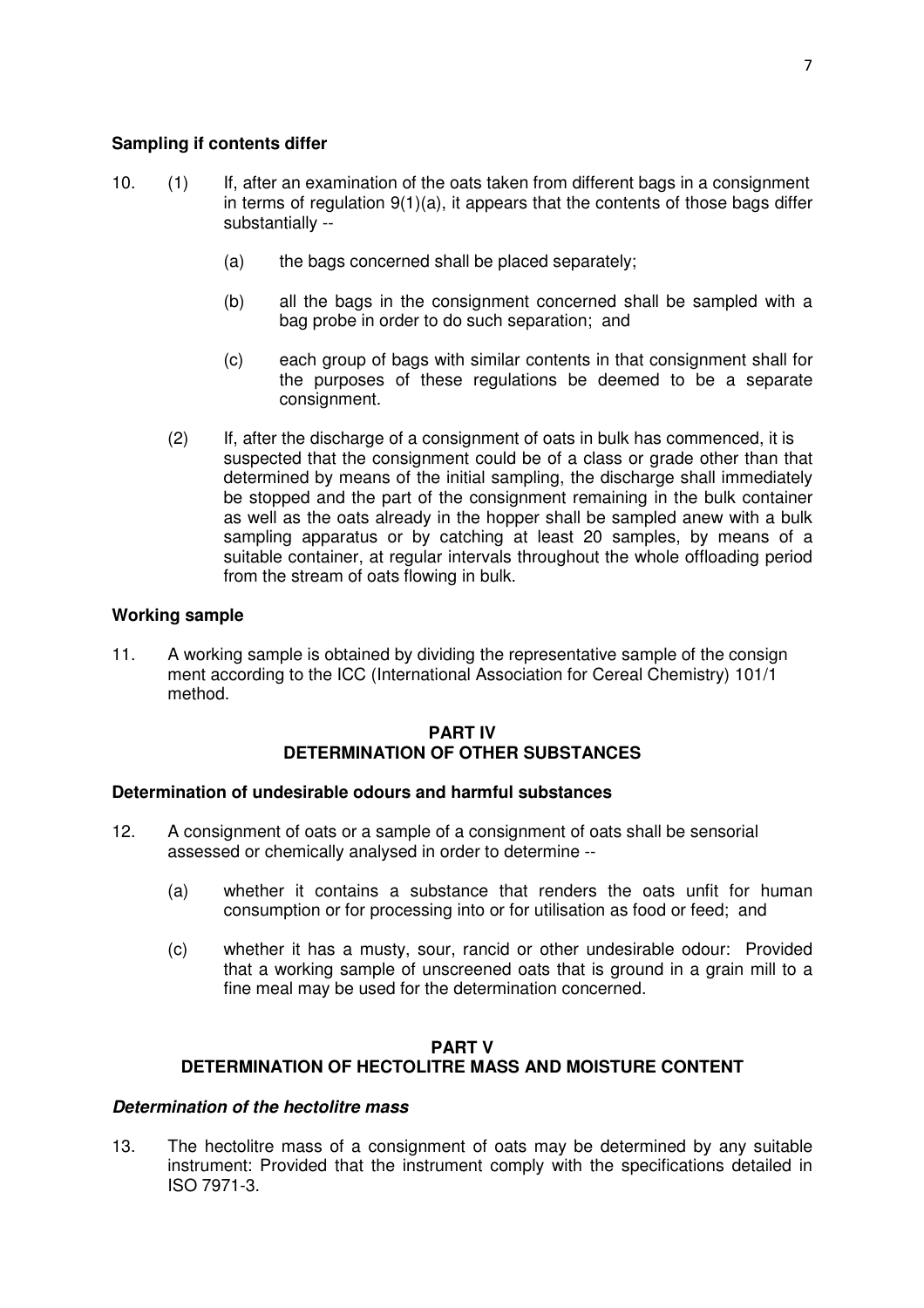## **Determination of moisture content**

14. The moisture content of a consignment oats may be determined by any suitable method: Provided that the results thus obtained is in accordance with the maximum permissible deviation for a class 1 moisture meter as detailed in ISO 7700/1 based on the results of the 72 hour, 103°C oven dried method [AACC (American Association for Cereal Chemistry) Method 44-15A].

### **PART VI DETERMINATION OF PERCENTAGE DEVIATIONS**

# **Determination of the percentage black, grey or brown oats and wild oats**

- 15. The percentage black, gray or brown oats and wild oats in a consignment of oats shall be determined as follows:
	- (a) Obtain a working sample of at least 50 g of a screened un-rubbed sample.
	- (b) Remove all black, grey or brown oats and wild oats by hand and determine the mass thereof.
	- (c) Express the mass thus determined as a percentage of the working sample.
	- (d) Such percentage represents the percentage black, grey or brown oats and wild oats in the consignment.

### **Determination of the percentage dehulled oats**

- 16. The percentage dehulled oats in a consignment of oats shall be determined as follows:
	- (e) Obtain a working sample of at least 25 g of a screened un-rubbed sample.
	- (f) Remove all dehulled oats by hand and determine the mass thereof.
	- (g) Express the mass thus determined as a percentage of the working sample.
	- (h) Such percentage represents the percentage dehulled oats in the consignment.

### **Determination of percentage screenings**

- 17. The percentage screenings in a consignment of oats shall be determined as follows:
	- (a) Obtain a working sample of at least 400 g.
	- (b) Place the sample on the standard sieve and screen the sample by moving the sieve 50 strokes to and fro, alternately away from and towards the operator of the sieve, in the same direction as the long axes of the slots of the sieve. Move the sieve, which rests on a table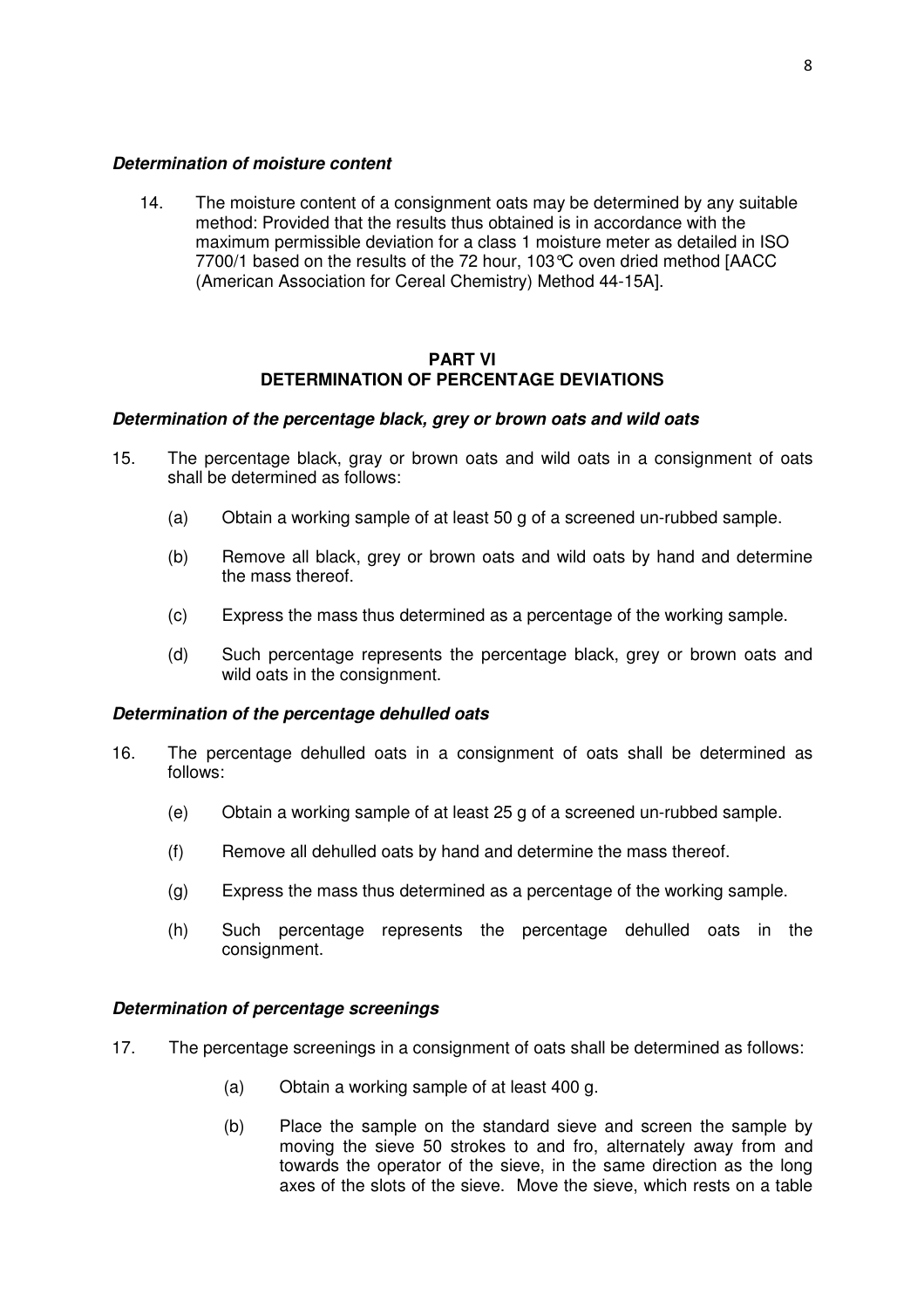or other suitable smooth surface, 250 mm to 460 mm away from and towards the operator with each stroke. The prescribed 50 strokes must be completed within 50 to 60 seconds: Provided that the screening process may also be performed in some or other container or an automatic sieving apparatus.

- (c) Determine the mass of the material that has passed through the sieve and express it as a percentage of the mass of the working sample.
- (d) Such percentage represents the percentage screenings in the consignment.

### **Determination of the percentage foreign matter**

- 18. The percentage foreign matter in a consignment of oats shall be determined as follows:
	- (a) Obtain a working sample of at least 50 g of a screened un-rubbed sample.
	- (b) Remove all foreign matter by hand and determine the mass thereof.
	- (c) Express the mass thus determined as a percentage of the working sample.
	- (d) Such percentage represents the percentage foreign matter in the consignment.

#### **Determination of the percentage sand, gravel and stones**

- 19. The percentage sand, gravel and stones in a consignment of oats shall be determined as follows:
	- (a) Obtain a working sample of at least 100 g of a screened un-rubbed sample.
	- (b) Remove all foreign matter by hand and determine the mass thereof.
	- (c) Express the mass thus determined as a percentage of the working sample.
	- (d) Such percentage represents the percentage sand, gravel and stones in the consignment.

## **Determination of the percentage damaged oats**

- 20. The percentage damaged oats in a consignment of oats shall be determined as follows:
	- (a) Obtain a working sample of at least 25 g of a screened un-rubbed sample.
	- (b) Remove all damaged oats by hand and determine the mass thereof.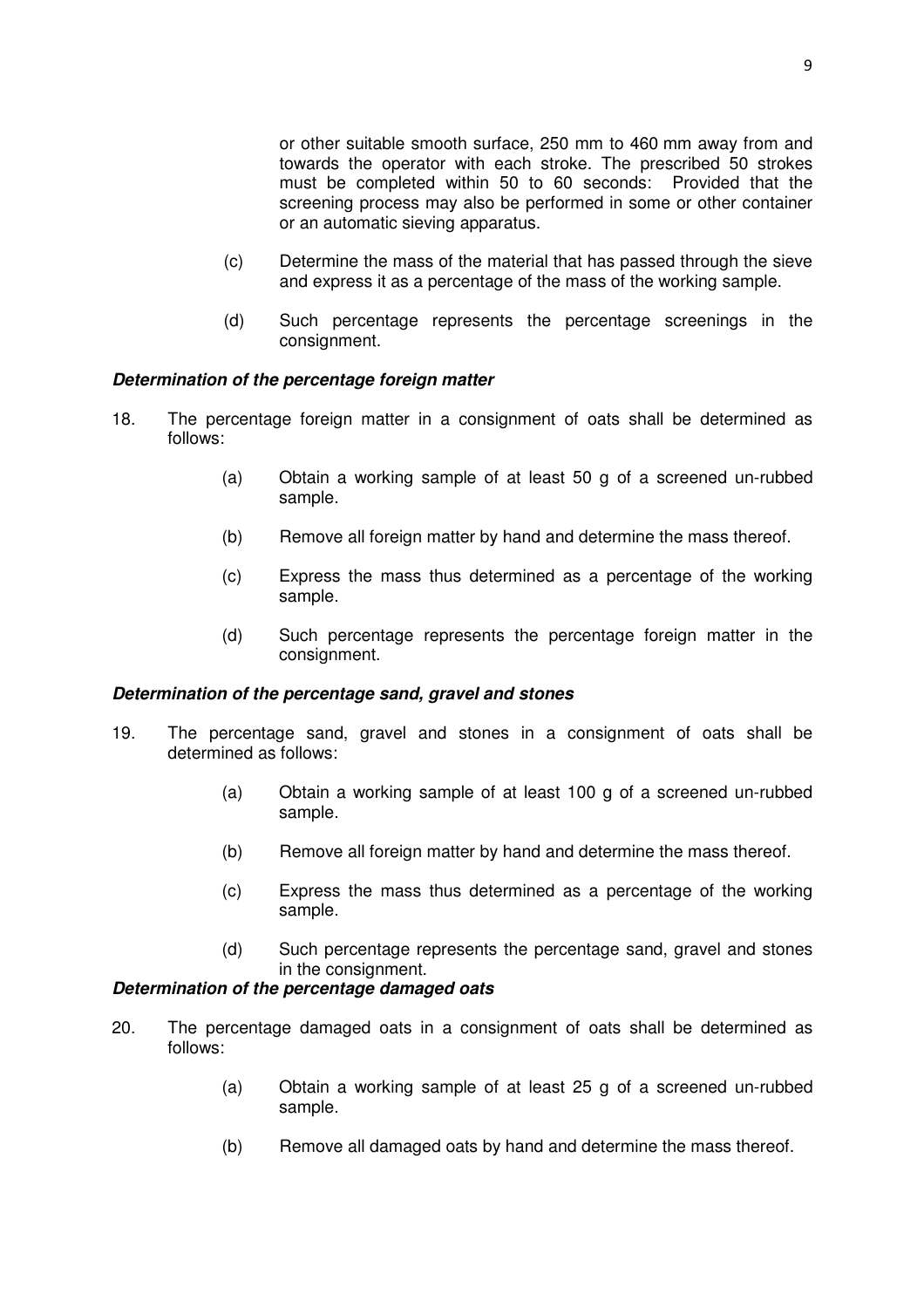- (c) Express the mass thus determined as a percentage of the working sample.
- (d) Such percentage represents the percentage damaged oats in the consignment.

# **Determination of the percentage heat damaged oats**

- 21. The percentage heat damaged oats in a consignment of oats shall be determined as follows:
	- (a) Obtain a working sample of at least 100 g of a screened un-rubbed sample.
	- (b) Remove all heat damaged oats by hand and determine the mass thereof.
	- (c) Express the mass thus determined as a percentage of the working sample.
	- (d) Such percentage represents the percentage heat damaged oats in the consignment.

# **Determination of the percentage other grain and un-threshed ears**

- 22. The percentage other grain and un-threshed ears in a consignment of oats shall be determined as follows:
	- (a) Obtain a working sample of at least 50 g of a screened un-rubbed sample.
	- (b) Remove all other grain and un-threshed ears by hand and determine the mass thereof.
	- (c) Express the mass thus determined as a percentage of the working sample.
	- (d) Such percentage represents the percentage other grain and un-threshed ears in the consignment.

### **Determination of the percentage storage fungi infected oats**

- 23. The percentage storage infected oats in a consignment of oats shall be determined as follows:
	- (a) Obtain a working sample of at least 25 g of a screened un-rubbed sample.
	- (b) Remove all storage fungi infected oats by hand and determine the mass thereof.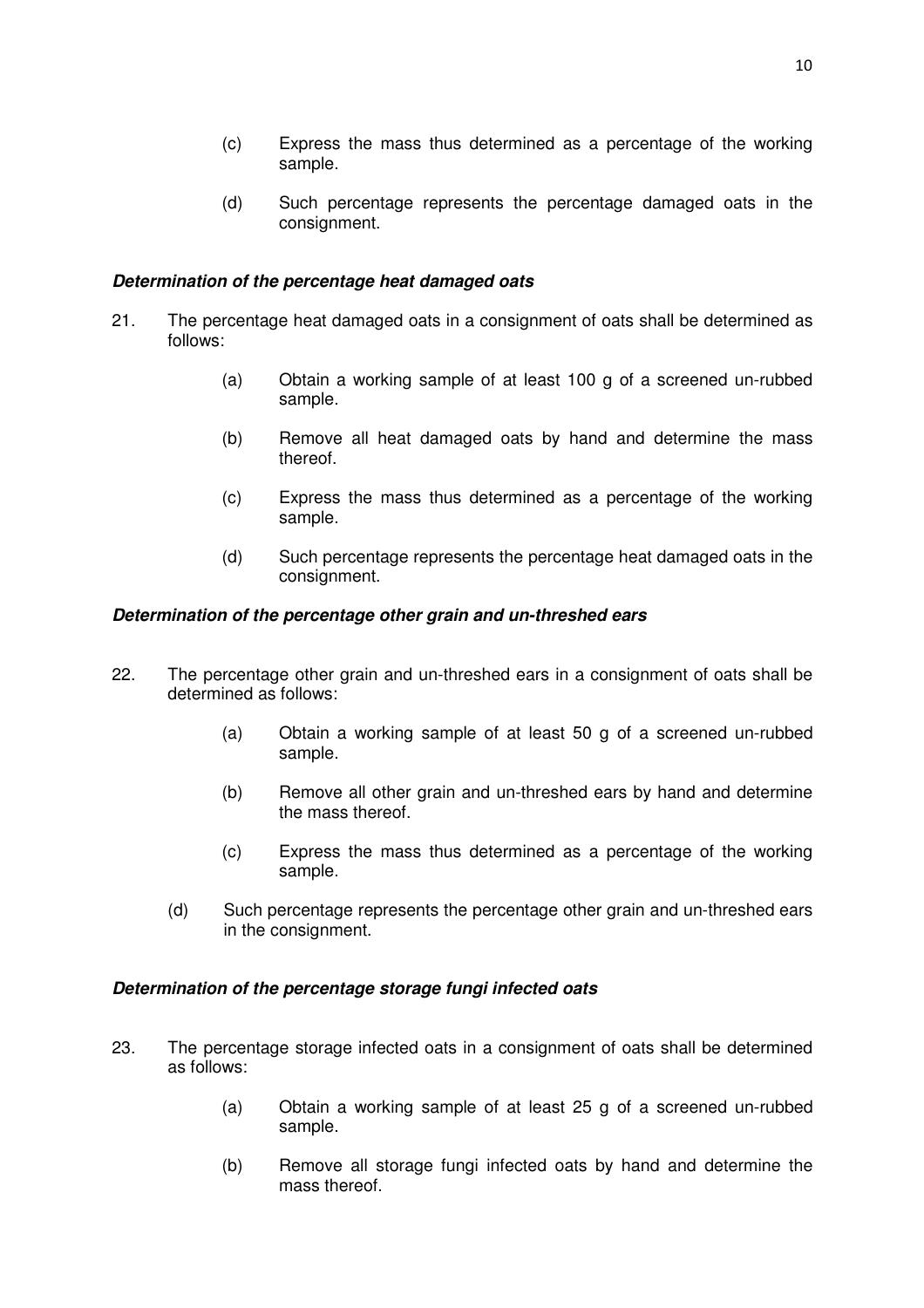(d) Such percentage represents the percentage storage fungi infected oats in the consignment.

# **Determination of the percentage field fungi infected oats**

- 24. The percentage storage infected oats in a consignment of oats shall be determined as follows:
	- (a) Obtain a working sample of at least 25 g of a screened un-rubbed sample.
	- (b) Remove all field fungi infected oats by hand and determine the mass thereof.
	- (c) Express the mass thus determined as a percentage of the working sample.
	- (e) Such percentage represents the percentage field fungi infected oats in the consignment.

## **PART VII**

## **Offence and penalties**

25. Any person who contravenes or fails to comply with any provision of these regulations shall be guilty of an offence and upon conviction be liable to a fine of not exceeding R8 000 or to imprisonment for a period not exceeding two years, or to both that fine or imprisonment.

# **ANNEXURE/AANHANGSEL TABLE 1/TABEL 1**

# **STANDARDS FOR GRADES OF CLASS OATS/ STANDAARDE VIR GRADE VAN KLAS HAWER**

| $\mathbf{u}$         |                                                                                              |          |             |  |
|----------------------|----------------------------------------------------------------------------------------------|----------|-------------|--|
| Nature of deviation/ | Maximum percentage permissible deviation (m/m)/<br>Maksimum persentasie toelaatbare afwyking |          |             |  |
| Aard van afwyking    | (m/m)                                                                                        |          |             |  |
|                      | Grade 1/                                                                                     | Grade 2/ | Feed grade/ |  |
|                      | Graad 1                                                                                      | Graad 2  | Voergraad   |  |
|                      |                                                                                              | 3        |             |  |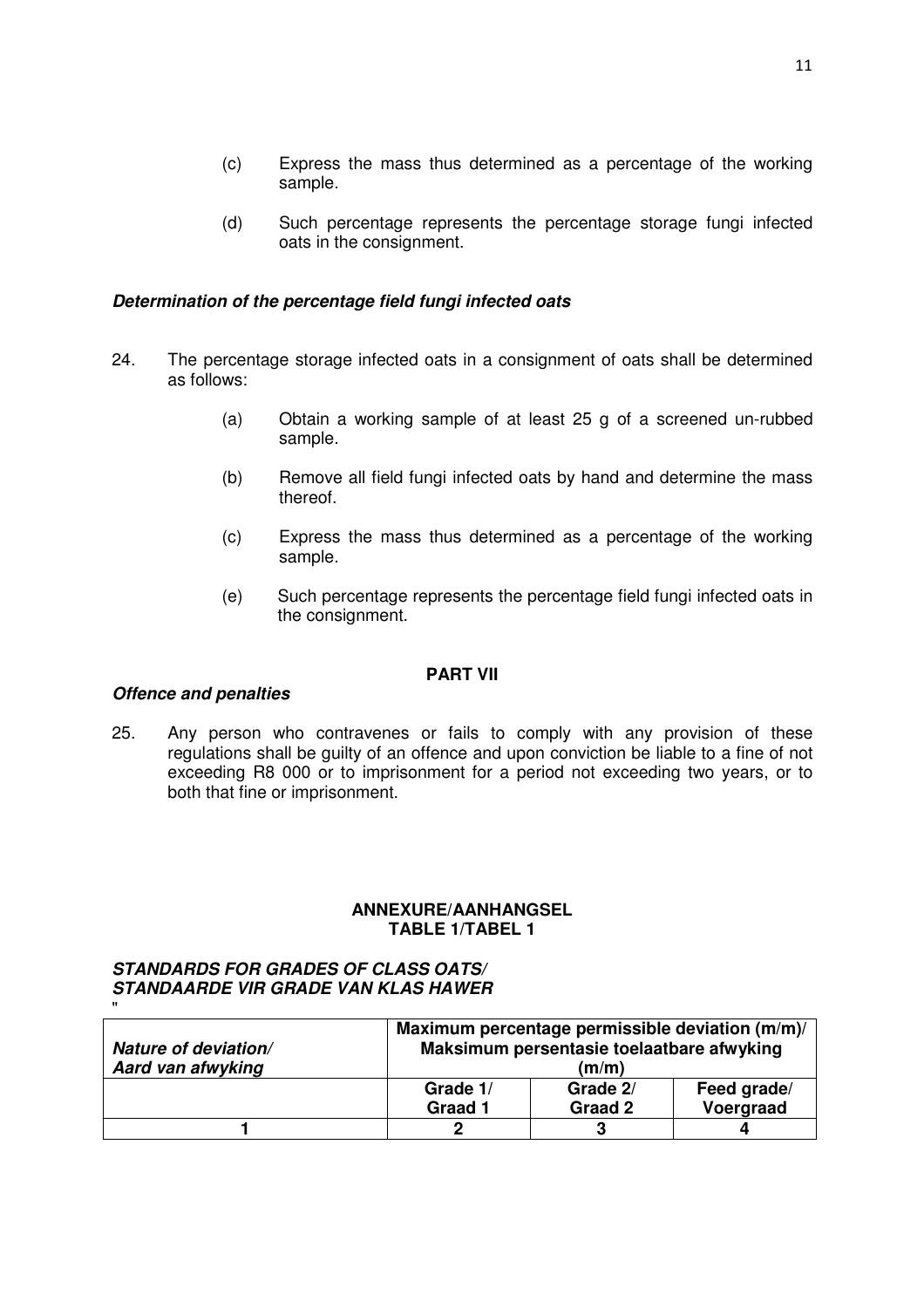|     | Nature of deviation/<br>Aard van afwyking                                                                                                                                                                                                                                                                                                                                  | Maximum percentage permissible deviation (m/m)/<br>Maksimum persentasie toelaatbare afwyking<br>(m/m) |                     |                          |
|-----|----------------------------------------------------------------------------------------------------------------------------------------------------------------------------------------------------------------------------------------------------------------------------------------------------------------------------------------------------------------------------|-------------------------------------------------------------------------------------------------------|---------------------|--------------------------|
|     |                                                                                                                                                                                                                                                                                                                                                                            | Grade 1/<br>Graad 1                                                                                   | Grade 2/<br>Graad 2 | Feed grade/<br>Voergraad |
|     | 1                                                                                                                                                                                                                                                                                                                                                                          | $\mathbf 2$                                                                                           | 3                   | 4                        |
| (a) | Black, gray or brown oats or<br>wild oats/Swart, grys of bruin<br>hawer en wilde hawer<br>[Reg. 15]                                                                                                                                                                                                                                                                        | 1                                                                                                     | $\overline{2}$      | 4                        |
| (b) | Storage fungi infected<br>oats<br>swambesmette<br>/Opberging<br>hawer<br>[Reg. 23]                                                                                                                                                                                                                                                                                         | 0,5                                                                                                   | 0,5                 | 0,5                      |
| (c) | Field fungi infected oats/<br>Land swambesmette hawer<br>[Reg. 24]                                                                                                                                                                                                                                                                                                         | 3                                                                                                     | 3                   | 6                        |
| (d) | Dehulled<br>oats/Uitgedopte<br>hawer<br>[Reg. [16]                                                                                                                                                                                                                                                                                                                         | $\overline{2}$                                                                                        | 5                   | $\star$                  |
| (e) | Screenings/Sifsels<br>[Reg. [17]                                                                                                                                                                                                                                                                                                                                           | $\overline{2}$                                                                                        | $\overline{c}$      | 20                       |
| (f) | Sand, gravel and stones/Sand,<br>gruis en klippies<br>[Reg. 18]                                                                                                                                                                                                                                                                                                            | 0,5                                                                                                   | 0,5                 | 0,5                      |
| (g) | Foreign matter including sand,<br>gravel and stones: Provided<br>that such deviations are indivi-<br>within<br>dually<br>the<br>limits<br>specified in item (f)/ Vreemde<br>voorwerpe met inbegrip van<br>sand, gruis en klippies:<br>Met<br>dien verstande dat sodanige<br>afwykings individueel<br>binne<br>die perke is in item (f) aan-<br>gegee<br>[Reg. 18]          | 1                                                                                                     | 1                   | 10                       |
| (h) | Heat-damaged<br>kernels/Hittebeskadigde<br>korrels<br>[Reg. 21]                                                                                                                                                                                                                                                                                                            | 0,5                                                                                                   | 0,5                 | 20                       |
| (i) | Damaged kernels,<br>including<br>heat-damaged<br>kernels:<br>Provided that such deviations<br>are individually within the limit<br>specified<br>in<br>item<br>(h)<br>/Beskadigde<br>korrels<br>met<br>inbegrip van hittebeskadigde<br>korrels:<br>Met dien verstande<br>sodanige<br>afwyking<br>dat<br>individueel binne die perke is<br>in item (h) aangegee<br>[Reg. 20] | 3                                                                                                     | 3                   | 20                       |